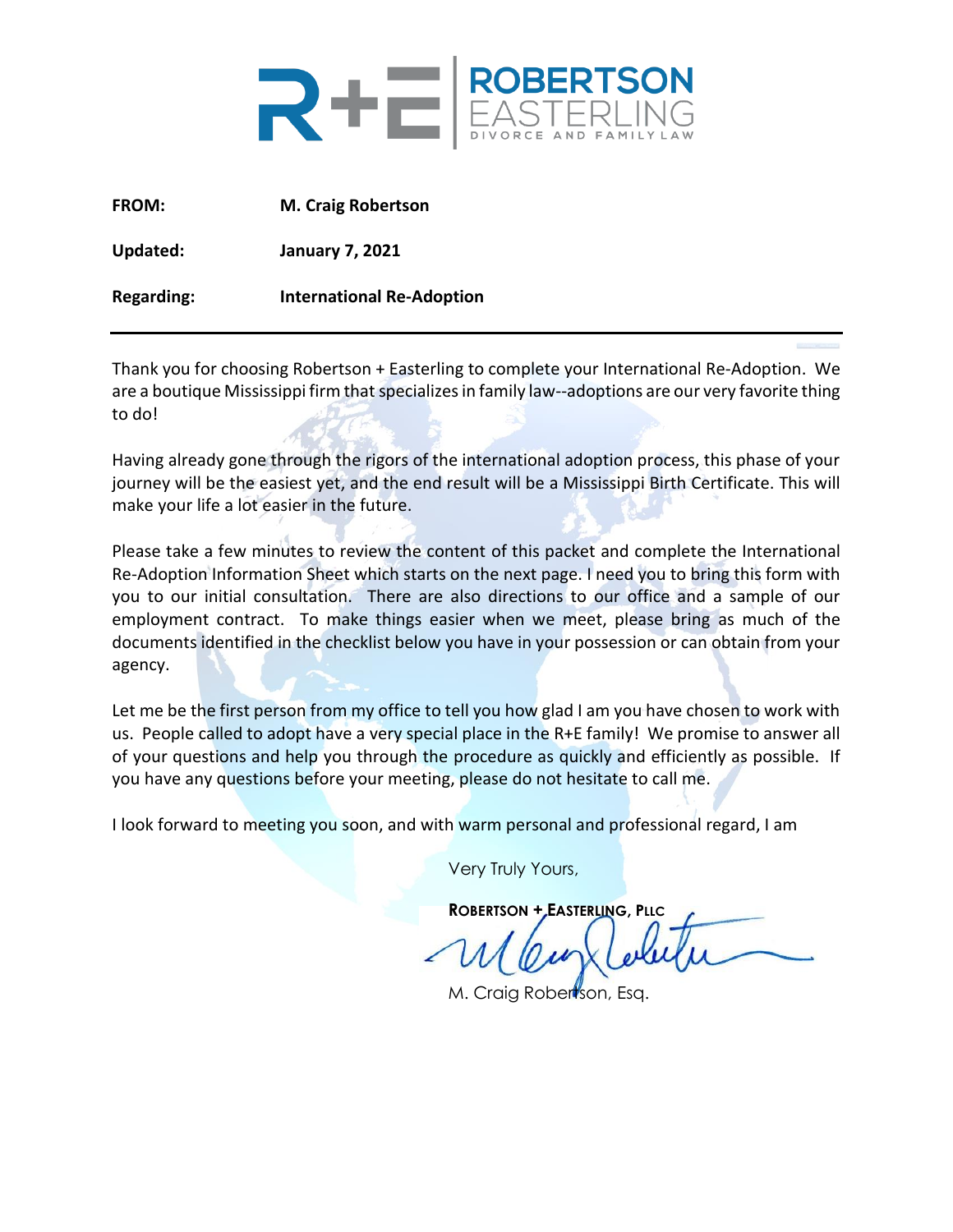

#### **International Re-Adoption Information Sheet**

#### Please complete the following:

**Adoptive Couple** 

**Mailing Address** 

County of Residence

Name of Church Location Date of Marriage

#### **Husband**

**Full Name** Date of Birth Age Social Security # Cell Phone **Email Address** 

#### Wife

**Full Name** Date of Birth Age Social Security # Cell Phone **Email Address** 

#### **Placing Agency**

**Mailing Address** 

Phone Case Manager Phone Primary Fax Number **Email Address**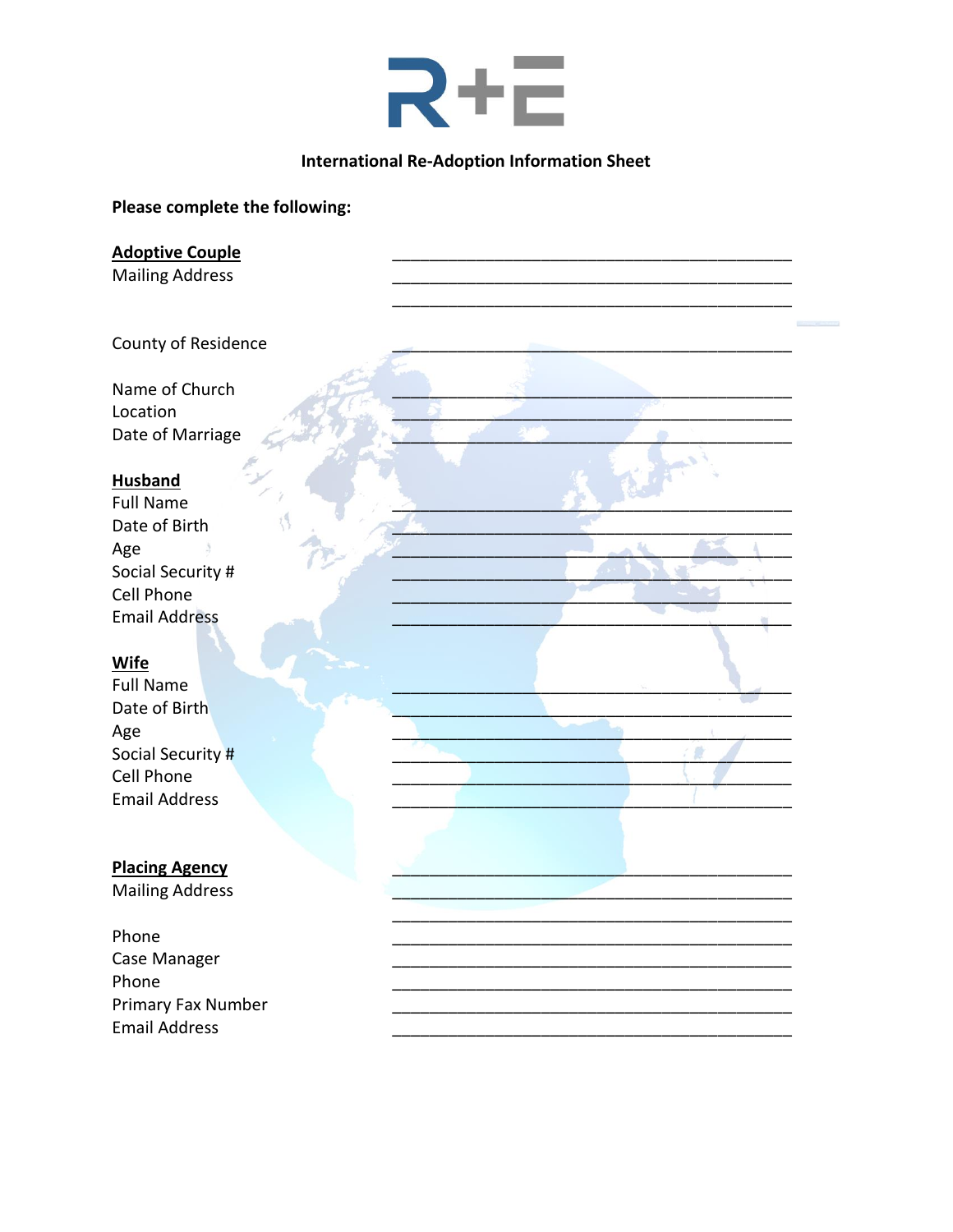# Rtc

#### **Adopted Child or Children**

*CHILD 1* Biological Name New Legal Name Date of Birth Age \_\_\_\_\_\_\_\_\_\_\_\_\_\_\_\_\_\_\_\_\_\_\_\_\_\_\_\_\_\_\_\_\_\_\_\_\_\_\_\_\_\_\_ Country \_\_\_\_\_\_\_\_\_\_\_\_\_\_\_\_\_\_\_\_\_\_\_\_\_\_\_\_\_\_\_\_\_\_\_\_\_\_\_\_\_\_\_ Biological Parents Known or Unknown Date of Foreign Adoption Type of United States Visa (circle one) Issued to the Child IR-2 IR-3 IH-3 IR-4 IH-4

Has any other court in the U.S. (circle one) reviewed, registered, finalized Yes No or otherwise assumed jurisdiction over the Foreign Adoption Decree being registered?

If yes, provide the name of the court, the state and county, what was previously presented to the court and the resulting decision from the court.

### *CHILD 2*

Biological Name New Legal Name Date of Birth Age \_\_\_\_\_\_\_\_\_\_\_\_\_\_\_\_\_\_\_\_\_\_\_\_\_\_\_\_\_\_\_\_\_\_\_\_\_\_\_\_\_\_\_ Country the control of the control of the control of the control of the control of the control of the control o Biological Parents Known or Unknown Date of Foreign Adoption Type of United States Visa (circle one)

Has any other court in the U.S. (circle one) reviewed, registered, finalized Yes No or otherwise assumed jurisdiction over the Foreign Adoption Decree being registered?

Issued to the Child IR-2 IR-3 IH-3 IR-4 IH-4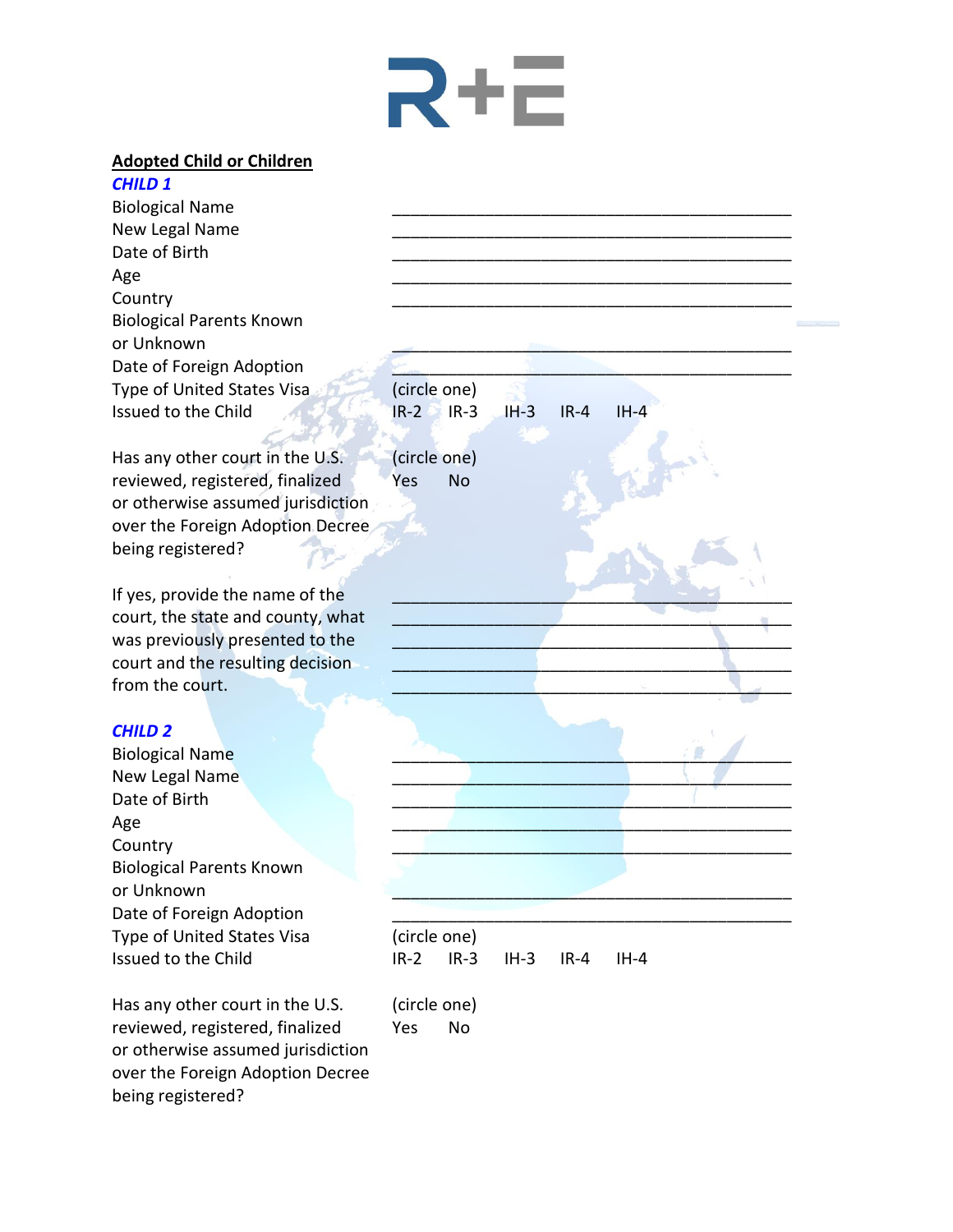

If yes, provide the name of the court, the state and county, what was previously presented to the court and the resulting decision from the court.

# **Other Children** Full Name  $\mathcal{A} \subset \mathbb{R}$  , we see that the set of  $\mathcal{A}$ Date of Birth Age  $\overline{A}$ Full Name  $\overline{\phantom{a}}$ Date of Birth Age \_\_\_\_\_\_\_\_\_\_\_\_\_\_\_\_\_\_\_\_\_\_\_\_\_\_\_\_\_\_\_\_\_\_\_\_\_\_\_\_\_\_\_ Full Name  $\overline{\phantom{a}}$  ,  $\overline{\phantom{a}}$  ,  $\overline{\phantom{a}}$  ,  $\overline{\phantom{a}}$  ,  $\overline{\phantom{a}}$  ,  $\overline{\phantom{a}}$  ,  $\overline{\phantom{a}}$  ,  $\overline{\phantom{a}}$  ,  $\overline{\phantom{a}}$  ,  $\overline{\phantom{a}}$  ,  $\overline{\phantom{a}}$  ,  $\overline{\phantom{a}}$  ,  $\overline{\phantom{a}}$  ,  $\overline{\phantom{a}}$  ,  $\overline{\phantom{a}}$  , Date of Birth Age \_\_\_\_\_\_\_\_\_\_\_\_\_\_\_\_\_\_\_\_\_\_\_\_\_\_\_\_\_\_\_\_\_\_\_\_\_\_\_\_\_\_\_  $Full Name$   $\qquad \qquad \qquad \qquad$ Date of Birth  $\mathsf{Age}$  . The contract of the contract of the contract of the contract of the contract of the contract of the contract of the contract of the contract of the contract of the contract of the contract of the contract of th Full Name  $\overline{\phantom{a}}$ Date of Birth Age \_\_\_\_\_\_\_\_\_\_\_\_\_\_\_\_\_\_\_\_\_\_\_\_\_\_\_\_\_\_\_\_\_\_\_\_\_\_\_\_\_\_\_

#### **Documents to be Attached to Petition:**

- a. Copy of child's birth certificate or other birth identification issued by country of birth; or if none, an affidavit of parent(s) stating why none is available.
- b. The original documents related to the foreign adoption certified by the United States Embassy abroad and English translation certified by the translator to be correct.
- c. Copy of adopted child's United States visa.
- d. Copy of home study.
- e. A copy of U.S. Government Form N-560, Certificate of Citizenship, or a copy of the child's United States passport, or both, if either or both documents are available.
- f. A valid government-issued picture identification of parent or parents, such as a passport or driver's license.
- g. Proof of residency of the parent or parents in the State of Mississippi.
- h. The social security card of the child.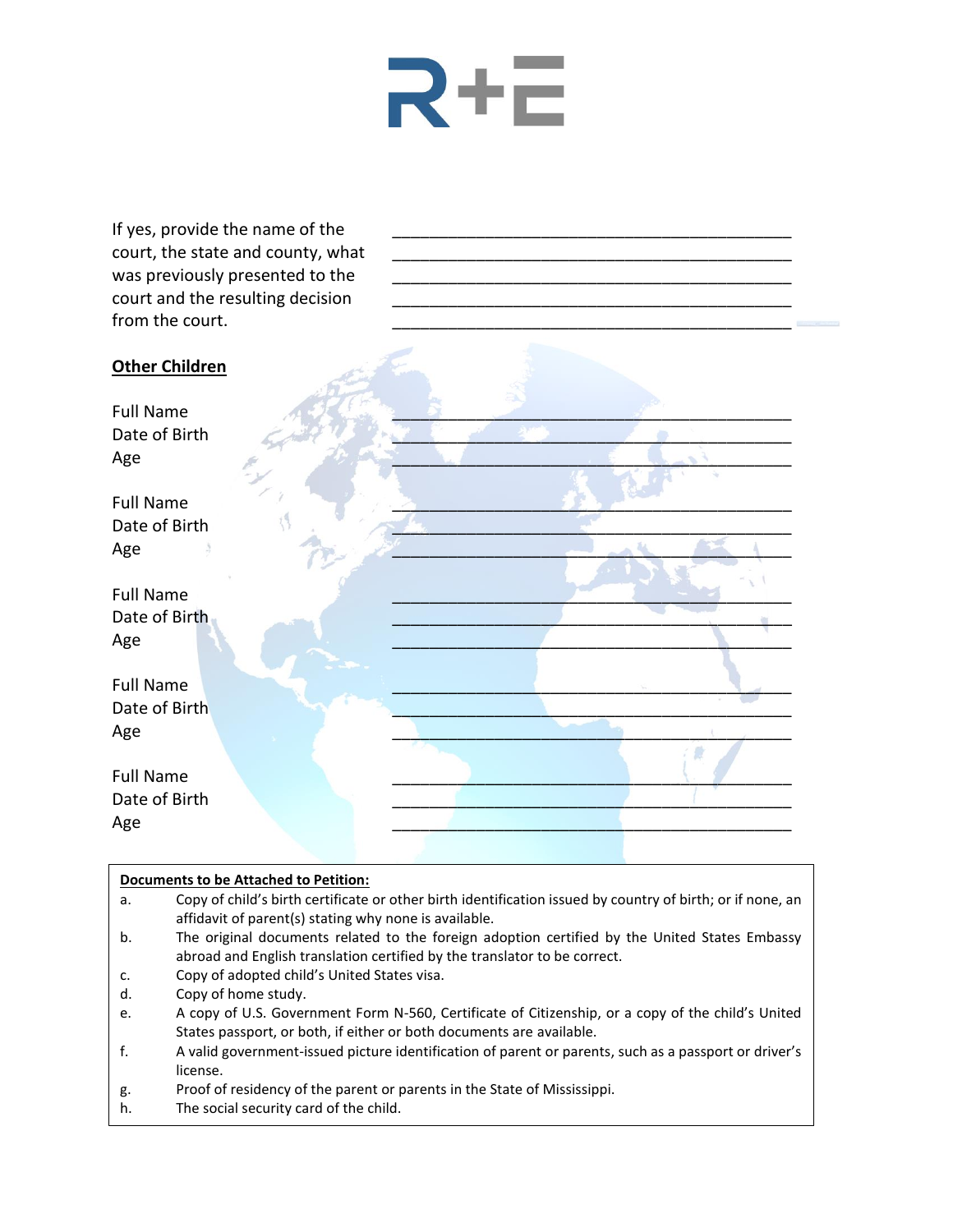

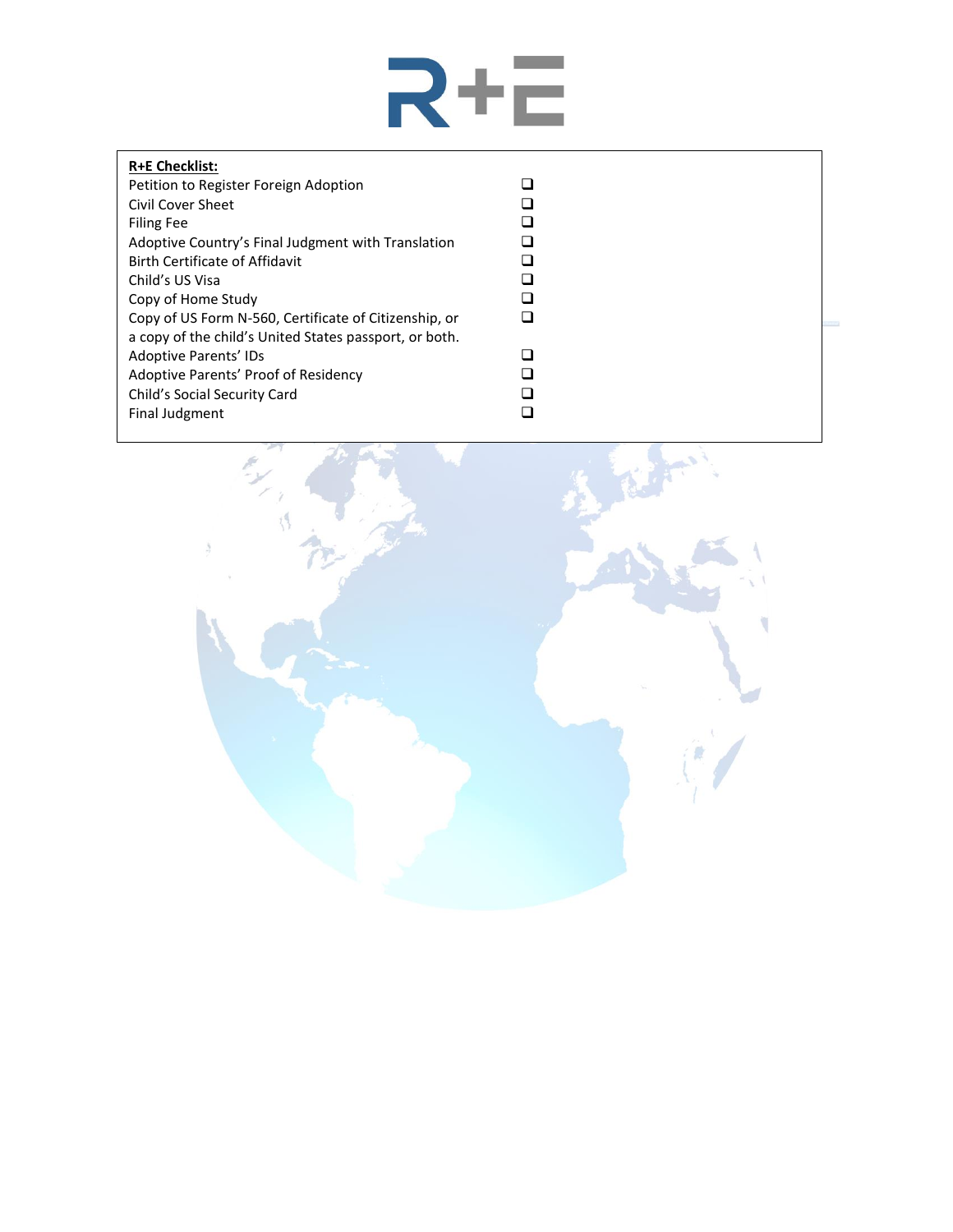# **R+E**

# **DIRECTIONS TO R+E:**

### **FROM JACKSON:**

- From I-55 S, take Exit #105B/Ridgeland
- Stay right onto W Jackson Street, Go 0.7 miles
- Turn left on N Maple Street
- We are the white painted brick building on the right which faces south

## **FROM MADISON:**

- From I-55 N, take Exit #105B/Ridgeland
- Turn left on Old Agency Road
- Continue on W Jackson Street, Go 0.8 miles
- Turn left on N Maple Street
- We are the white painted brick building on the right which faces south

# **FROM RESERVOIR:**

- Cross over Spillway and continue on Lake Harbour Drive, Go 0.8 miles
- Turn right on Old Canton Road, Go 0.5 miles
- Turn left on Rice Road, Go 1.5 miles
- Turn right on US-51, Go 0.3 miles
- Turn left on W Jackson Street, Go 0.4 miles
- Turn right on N Maple Street
- We are the white painted brick building on the right which faces south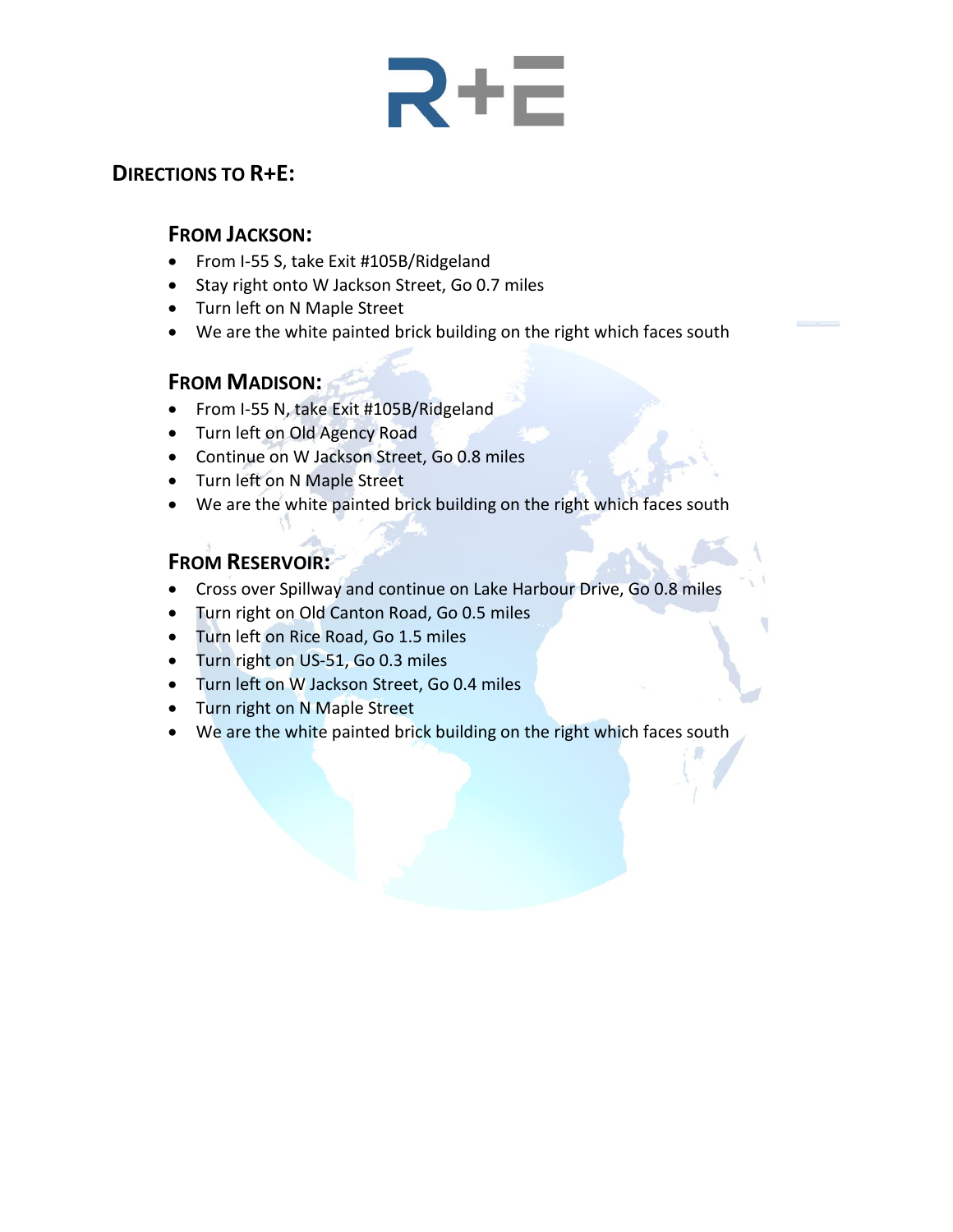

### **ATTORNEY/CLIENT EMPLOYMENT AGREEMENT \*\*\*\*RE-ADOPTION\*\*\*\***

You,\_\_\_\_\_\_\_\_\_\_\_\_\_\_\_\_\_\_\_\_\_\_\_\_\_\_\_\_\_\_\_\_\_\_\_\_\_\_\_\_\_\_\_\_\_\_\_\_\_\_\_\_\_\_\_\_\_\_\_\_\_\_, agree to retain ROBERTSON + EASTERLING, PLLC (hereinafter "the firm"), to represent you in a legal action to obtain a Mississippi Birth Certificate.

With the exception of any dispute over fees, you agree and contract to resolve any other dispute concerning, arising from and/or related to this Agreement by and through binding arbitration pursuant to the terms and conditions as set forth from time to time by the American Arbitration Association. Arbitration will take place in Madison County, Mississippi. Judgment rendered by the arbitration(s) may be confirmed, entered and enforced in any court having jurisdiction. You acknowledge and understand that, by agreeing to arbitration, you are giving up your rights to have any of the aforementioned disputes decided by a judge or jury.

### **You also agree to the following terms:**

1. The attorney's fee is based upon the amount of time devoted to your case and the value of the service performed. In addition to the attorneys at the firm, it may be necessary for other professionals to work on your case. We will use our best judgment to determine the most economical use of time and the time of any staff.

2. Your cooperation is very important. You must inform us immediately of any change of address, telephone number, employment, or circumstances. Full disclosure of all facts is essential to enable us to represent you properly. You must promptly fill out and return all papers we request. If you do not, we have the right to withdraw from your case. You promise to read everything sent to you, and to ask questions if you do not understand something.

- 3. We will provide the following legal services:
- All necessary communication;
- Investigation of the relevant facts;
- Create and/or respond to all Court papers necessary to accomplish desired result;
- Reasonable access to team members during regular business hours;
- Research applicable legal authorities, as necessary;
- Conduct all aspects of the information and evidence gathering process;
- Prepare for and attend all hearings necessary to achieve your desired result;
- Prepare for and attend the final hearing;
- Coordinate with the professional who completed your home study;
- Coordinate with the professional updating your home study;
- Coordinate with the guardian ad litem, if any; and
- Complete Service of Process.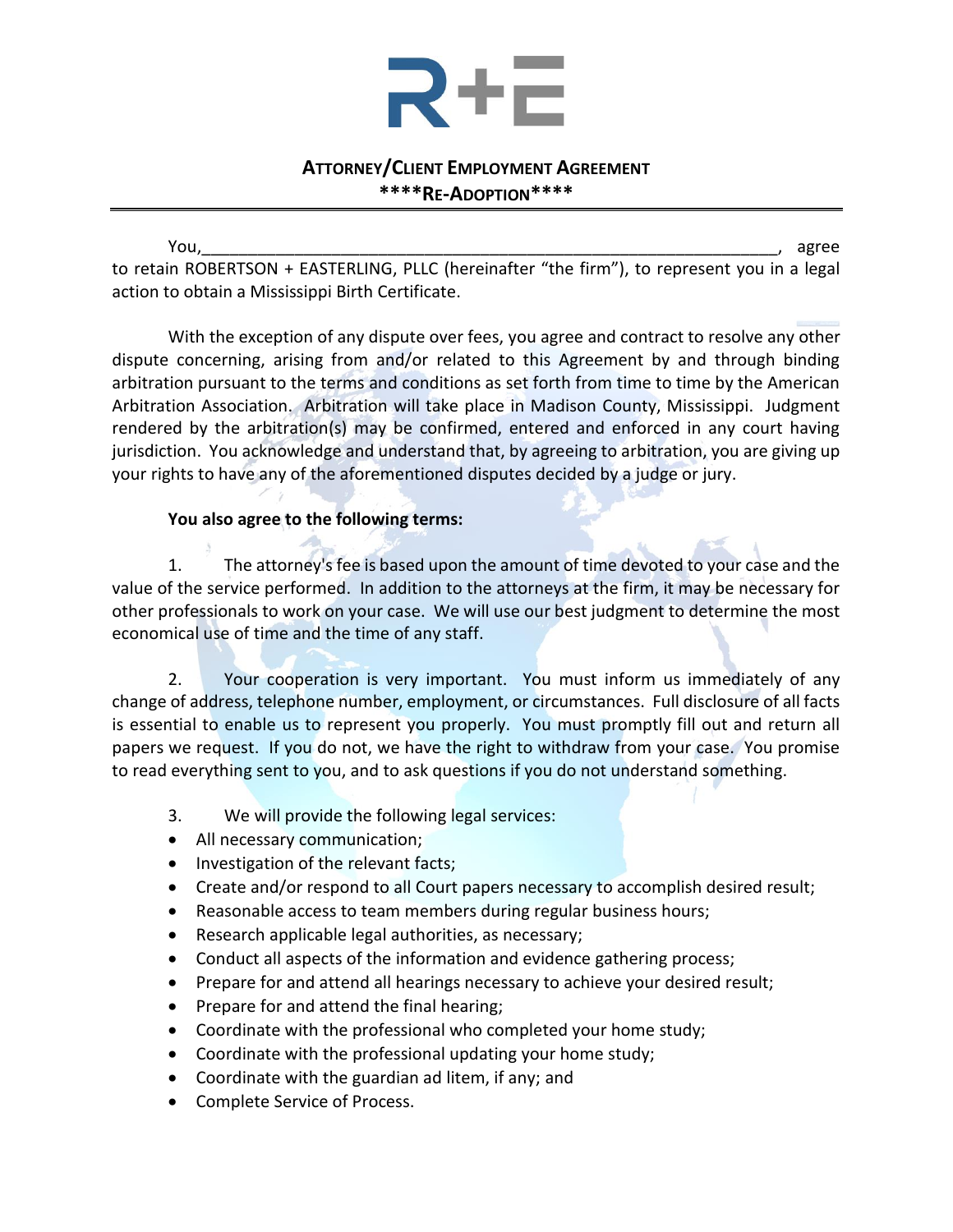4. This contract will terminate and all sums paid shall be considered earned upon the conclusion of the case prior to new pleadings or an appeal or twelve (12) months from the date of this Agreement.

5. The fee for legal services shall be \$1,200.00 per child, which includes the filing fee and fee to vital records for the original and two extra copies of the child's new birth certificate. Our travel rate is \$100.00 per hour of travel plus \$.50 per mile.

6. If your question or issue requires additional work and analysis beyond that which is identified in this Agreement, that work will be subject to an additional price negotiation before the service is to be performed, utilizing a Change Order. To assure that our office remains responsive to your needs, as well as fair to both parties, we will meet throughout the term of service and, if necessary, revise or adjust the scope of the services to be provided and the prices to be charged in light of mutual experience.

7. Services not covered by the foregoing fees include: additional filing fees, guardian ad litem fees, home study fees, process server fees, publication fees, court reporter fees, expert witness fees, layman witness fees, investigator fees, special master or independent accounting fees and mediator fees. Excessive costs for copying, or fees to persons or companies responding to subpoenas are also not covered. Normal copy charges, fax charges, computer charges, computer research charges, and long distance are covered by the foregoing fee schedule.

8. Furthermore, it is understood that either party may terminate this Agreement at any time, for any reason, within 10 days written notice to the other party.

9. YOU AGREE THAT NO ONE HAS MADE ANY GUARANTEE REGARDING THE OUTCOME OF ANY PART OF YOUR CASE. AN OPINION AS TO YOUR CHANCES OF SUCCESS BASED ON KNOWLEDGE AND EXPERIENCE WILL BE GIVEN, BUT **THERE ARE NO GUARANTEES** AS TO HOW YOUR CASE WILL TURN OUT.

10. At our discretion, we have the right to withdraw from your case if you have misrepresented or failed to disclose material facts, if you fail to follow advice, if you fail to pay fees in a timely manner or for any other reason. Likewise, you may discharge the firm at any time for any reason. In any of these events, you will execute such necessary documents as will permit the firm to withdraw.

11. Should we have to bring suit or otherwise spend time trying to collect the amounts due under this agreement, you will also be responsible for court costs and reasonable attorney's fees, including payment of the normal hourly rate if we act as our own counsel.

12. We will return phone calls as promptly as possible but you understand that our schedules may not permit immediate contact. You understand that the firm will work on your